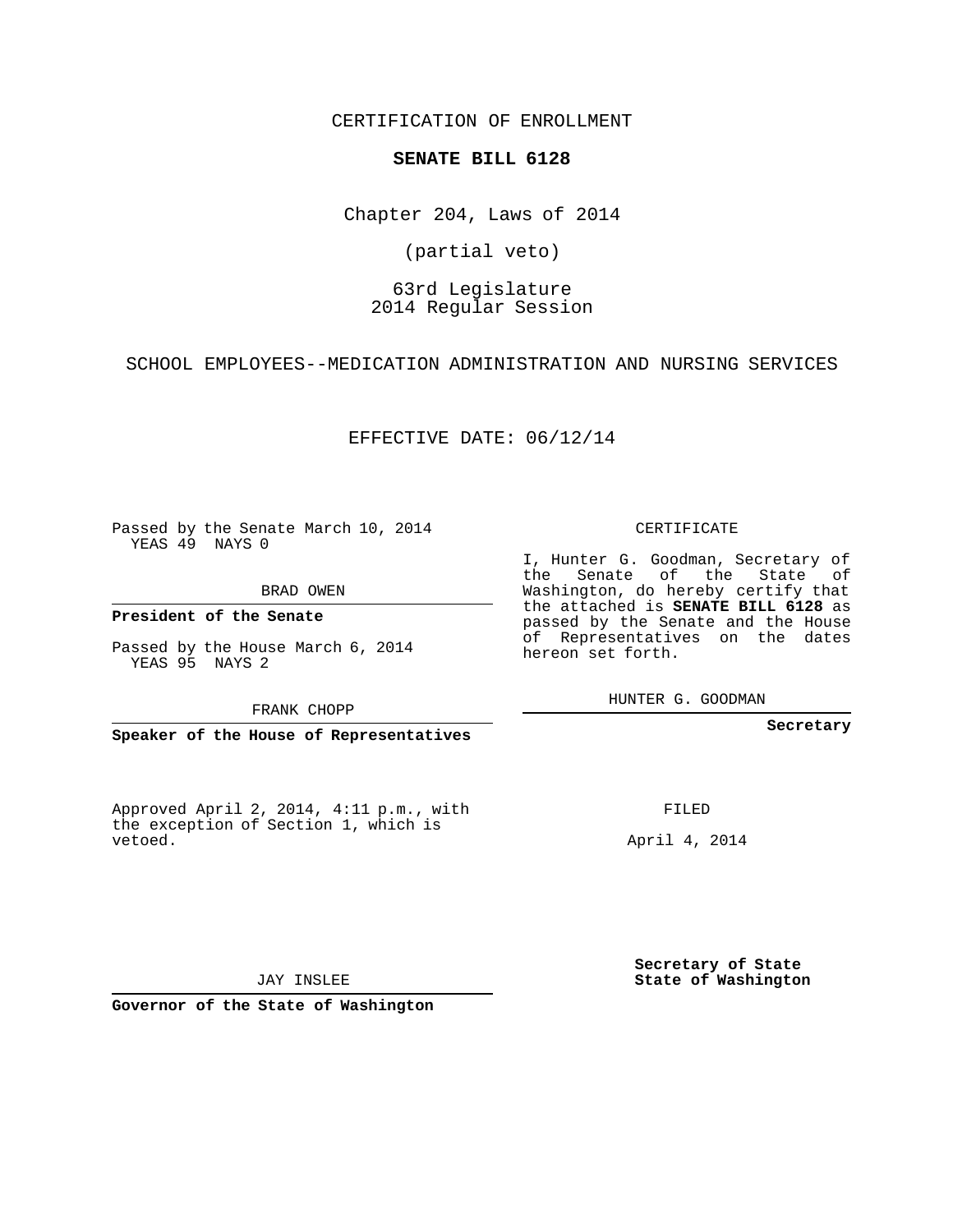## **SENATE BILL 6128** \_\_\_\_\_\_\_\_\_\_\_\_\_\_\_\_\_\_\_\_\_\_\_\_\_\_\_\_\_\_\_\_\_\_\_\_\_\_\_\_\_\_\_\_\_

\_\_\_\_\_\_\_\_\_\_\_\_\_\_\_\_\_\_\_\_\_\_\_\_\_\_\_\_\_\_\_\_\_\_\_\_\_\_\_\_\_\_\_\_\_

### AS AMENDED BY THE HOUSE

Passed Legislature - 2014 Regular Session

# **State of Washington 63rd Legislature 2014 Regular Session**

**By** Senators Litzow, McAuliffe, Hobbs, Dammeier, Tom, and Mullet

Read first time 01/16/14. Referred to Committee on Early Learning & K-12 Education.

 AN ACT Relating to the delivery of medication and services by unlicensed school employees; amending RCW 4.24.300; adding a new section to chapter 28A.210 RCW; and creating a new section.

BE IT ENACTED BY THE LEGISLATURE OF THE STATE OF WASHINGTON:

 *\*NEW SECTION. Sec. 1. Students in public schools are bringing more health conditions to school at the same time school districts are reducing nursing services. As a result, school districts are becoming more dependent upon unlicensed, minimally trained, and many times unwilling classified employees to provide these services.*

 *Over the years, unlicensed employees have sought and received legislative approval for protections from employer reprisal if they refuse to deliver nursing services and liability protections if they provide nursing services that harm a student. It is clear that unlicensed employees will be expected to deliver new medications and nursing services not currently recognized in state law to students in the future. \*Sec. 1 was vetoed. See message at end of chapter.*

 NEW SECTION. **Sec. 2.** A new section is added to chapter 28A.210 RCW to read as follows: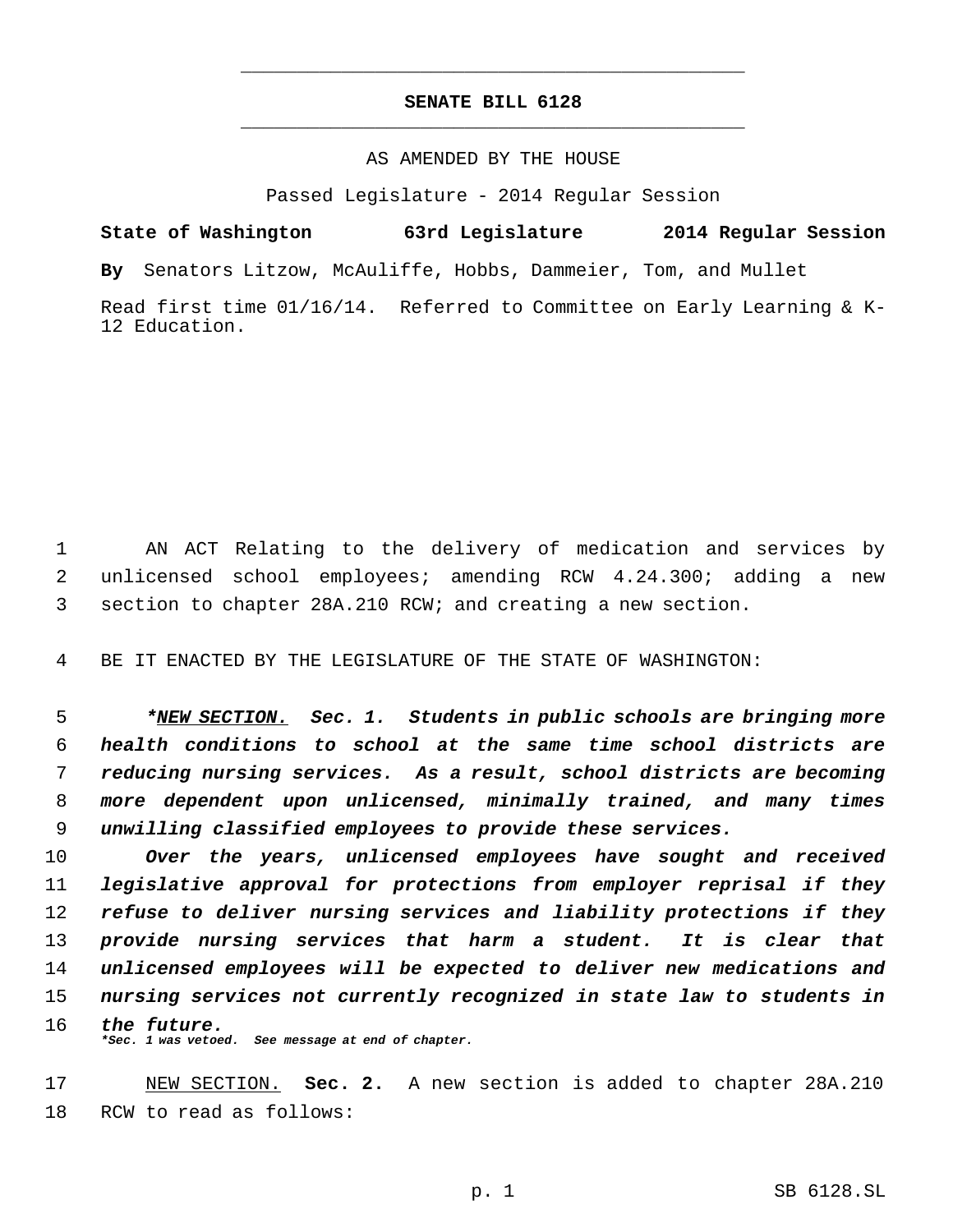(1) Beginning July 1, 2014, a school district employee not licensed under chapter 18.79 RCW who is asked to administer medications or perform nursing services not previously recognized in law shall at the time he or she is asked to administer the medication or perform the nursing service file, without coercion by the employer, a voluntary written, current, and unexpired letter of intent stating the employee's willingness to administer the new medication or nursing service. It is understood that the letter of intent will expire if the conditions of acceptance are substantially changed. If a school employee who is not licensed under chapter 18.79 RCW chooses not to file a letter under this section, the employee is not subject to any employer reprisal or disciplinary action for refusing to file a letter.

 (2) In the event a school employee provides the medication or service to a student in substantial compliance with (a) rules adopted by the state nursing care quality assurance commission and the instructions of a registered nurse or advanced registered nurse practitioner issued under such rules, and (b) written policies of the school district, then the employee, the employee's school district or school of employment, and the members of the governing board and chief administrator thereof are not liable in any criminal action or for civil damages in his or her individual, marital, governmental, corporate, or other capacity as a result of providing the medication or service.

 (3) The board of directors shall designate a professional person licensed under chapter 18.71, 18.57, or 18.79 RCW as it applies to registered nurses and advanced registered nurse practitioners to consult and coordinate with the student's parents and health care provider, and train and supervise the appropriate school district personnel in proper procedures to ensure a safe, therapeutic learning environment. School employees must receive the training provided under this subsection before they are authorized to deliver the service or medication. Such training must be provided, where necessary, on an ongoing basis to ensure that the proper procedures are not forgotten because the services or medication are delivered infrequently.

 **Sec. 3.** RCW 4.24.300 and 2004 c 87 s 1 are each amended to read as follows:

(1) Any person, including but not limited to a volunteer provider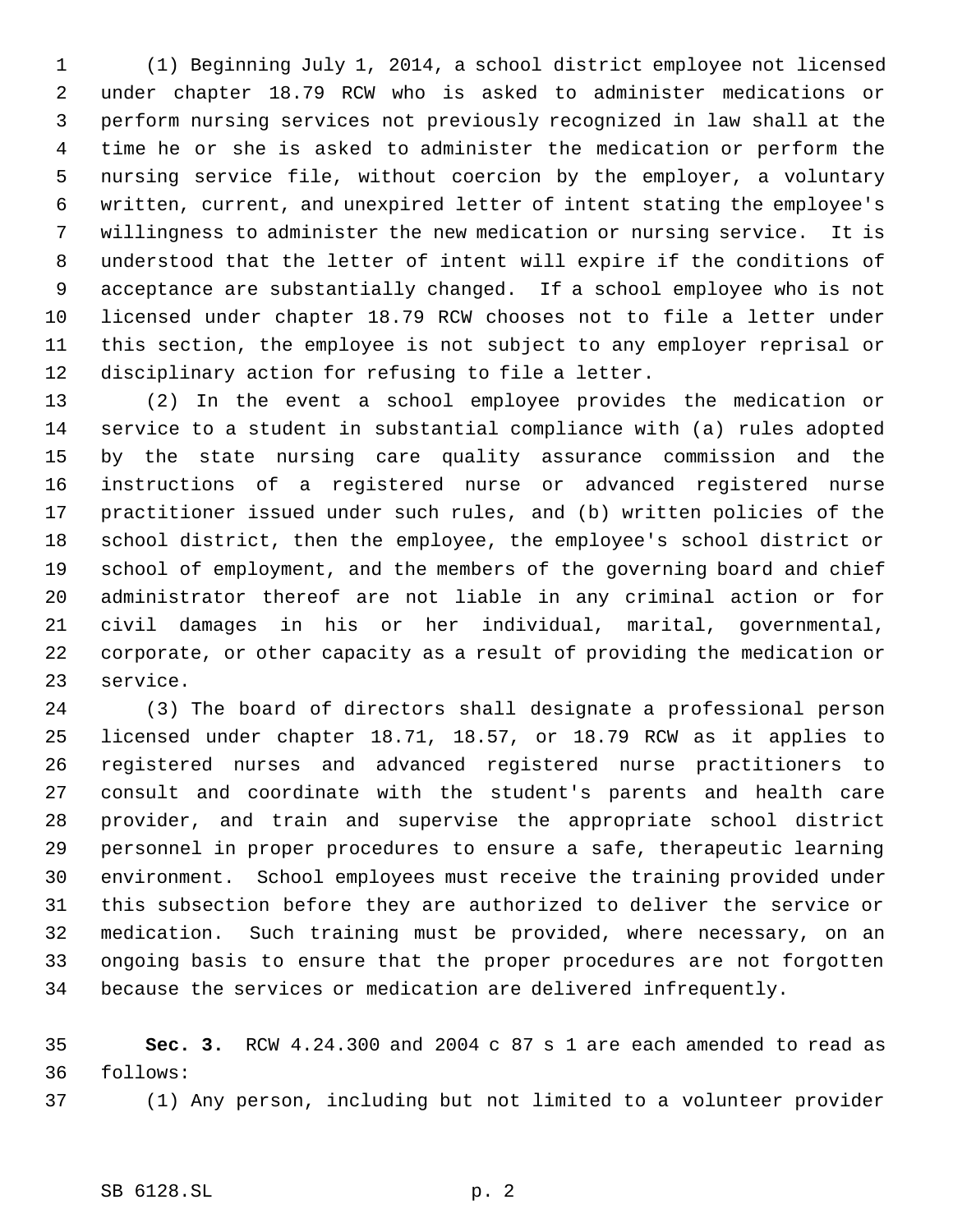of emergency or medical services, who without compensation or the expectation of compensation renders emergency care at the scene of an emergency or who participates in transporting, not for compensation, therefrom an injured person or persons for emergency medical treatment shall not be liable for civil damages resulting from any act or omission in the rendering of such emergency care or in transporting such persons, other than acts or omissions constituting gross negligence or willful or wanton misconduct. Any person rendering emergency care during the course of regular employment and receiving compensation or expecting to receive compensation for rendering such care is excluded from the protection of this subsection.

 (2) Any licensed health care provider regulated by a disciplining authority under RCW 18.130.040 in the state of Washington who, without compensation or the expectation of compensation, provides health care services at a community health care setting is not liable for civil damages resulting from any act or omission in the rendering of such care, other than acts or omissions constituting gross negligence or willful or wanton misconduct.

 (3) For purposes of subsection (2) of this section, "community health care setting" means an entity that provides health care services and:

 (a) Is a clinic operated by a public entity or private tax exempt corporation, except a clinic that is owned, operated, or controlled by a hospital licensed under chapter 70.41 RCW unless the hospital-based clinic either:

 (i) Maintains and holds itself out to the public as having established hours on a regular basis for providing free health care services to members of the public to the extent that care is provided without compensation or expectation of compensation during those established hours; or

 (ii) Is participating, through a written agreement, in a community- based program to provide access to health care services for uninsured persons, to the extent that:

 (A) Care is provided without compensation or expectation of compensation to individuals who have been referred for care through that community-based program; and

(B) The health care provider's participation in the community-based